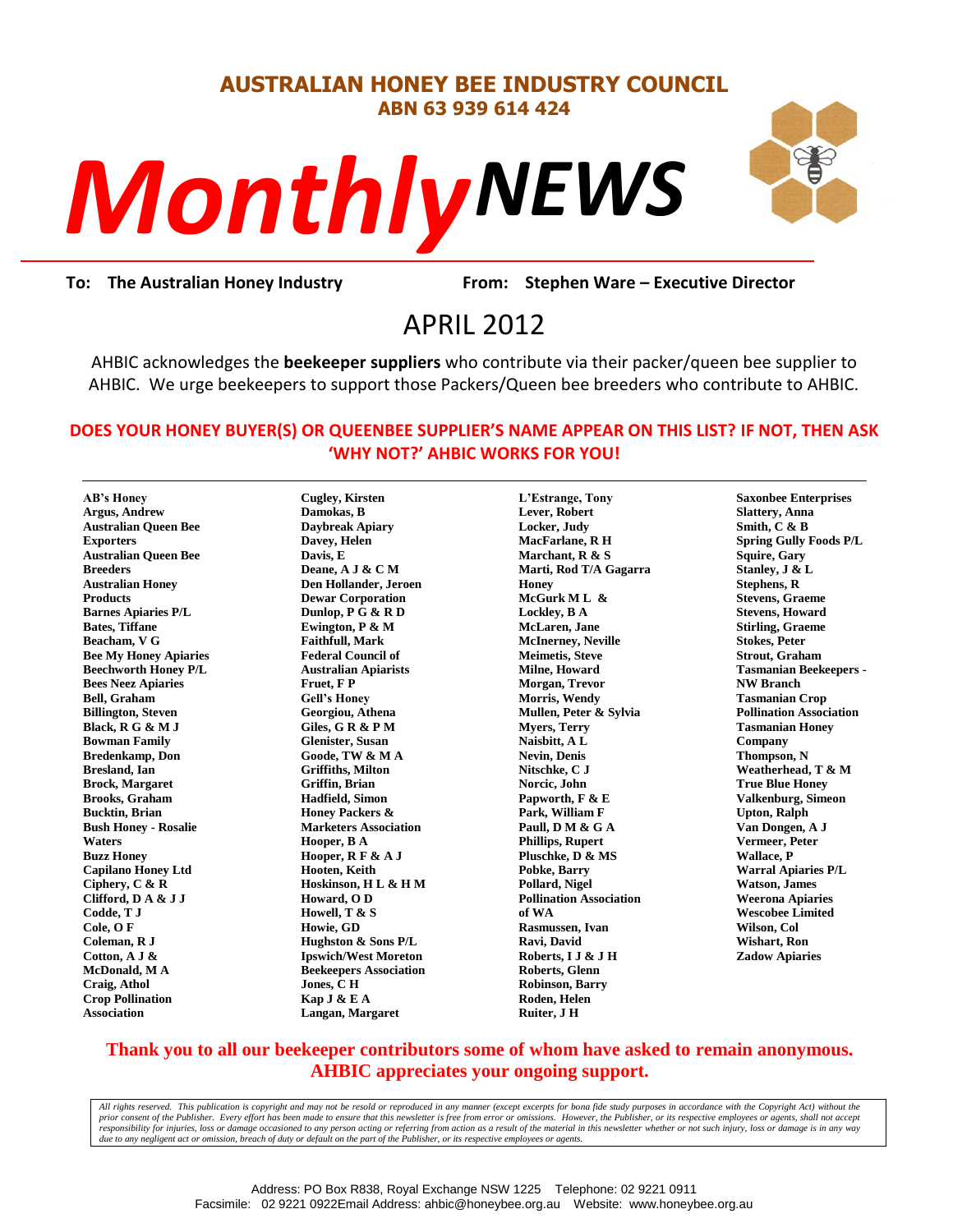*The following provides an update of recent activities of AHBIC naturally if you should seek any further clarification please do not hesitate to contact the AHBIC office.*

## **UPDATE AHBIC ACTIVITIES**

#### **Meetings in Canberra**

The month of April has been busy for the AHBIC office. Your industry has met with the Department of Agriculture, Fisheries and Forestry (DAFF) and also with senior policy advisors of Senator Joe Ludwig, Minister for Agriculture, Fisheries and Forestry. During our visit to Canberra on 12 April the Department and Minister's staff was canvassed on the following issues:

- Biosecurity Issues
- Plant & Animal Health
- Bee Quarantine Facility
- Export charges
- Market Access

I am pleased to advise that considerable progress was made on each of these matters.

#### **RIRDC 5 Year Plan**

On Friday 13 April the draft Honeybee 5 year R & D Program 2012 -2017 was endorsed by AHBIC. The draft plan will now proceed to the RIRDC Board in early May for final approval. The draft plan has aggregated some of the objectives from the current plan to give RIRDC greater flexibility when making investments. Some new issues (such as Asian Honey Bees) or issues that have recently reemerged (such as PAs ) have been given prominence in this plan.

#### **AHBIC Executive Meeting**

The next AHBIC Executive meeting will be held on Monday 7 May in Adelaide. Items for discussion include the AHBIC Business Plan 2012-2017 which was previously circulated for comment and input to Industry representatives. The containment strategy for *Apis cerana* in Queensland will be discussed including a response from the Honeybee Program and Pollination Program Advisory Committee.

#### **AHBIC Annual General Meeting**

Members are again advised that the Annual General Meeting of the Australian Honey Bee Industry Council (AHBIC) will be held on Friday 6 July at the Grand Chancellor Hotel, 29 Cameron Street, Launceston, Tasmania 7250. This is to be preceded by the Tasmanian Beekeepers' Association Conference. Anyone seeking further information should not hesitate to contact the AHBIC office or the Tasmanian Beekeepers' Association.

#### **FSANZ Honey Standards**

Industry also met with Food Standards New Zealand with the view of increasing the descriptive content of the Australian Honey Standard 2.8.2 and its relevance to existing international standards, which relate to markets in which Australian honey is commonly sold. In addition, the lack of detail in the Standard lowers the quality expectations of imported product when compared to other international markets.

#### **B-QUAL**

A meeting of the B-Qual Board will be held in Adelaide on Tuesday 15 May. Items for discussion include ongoing training and the current DERM project in Queensland.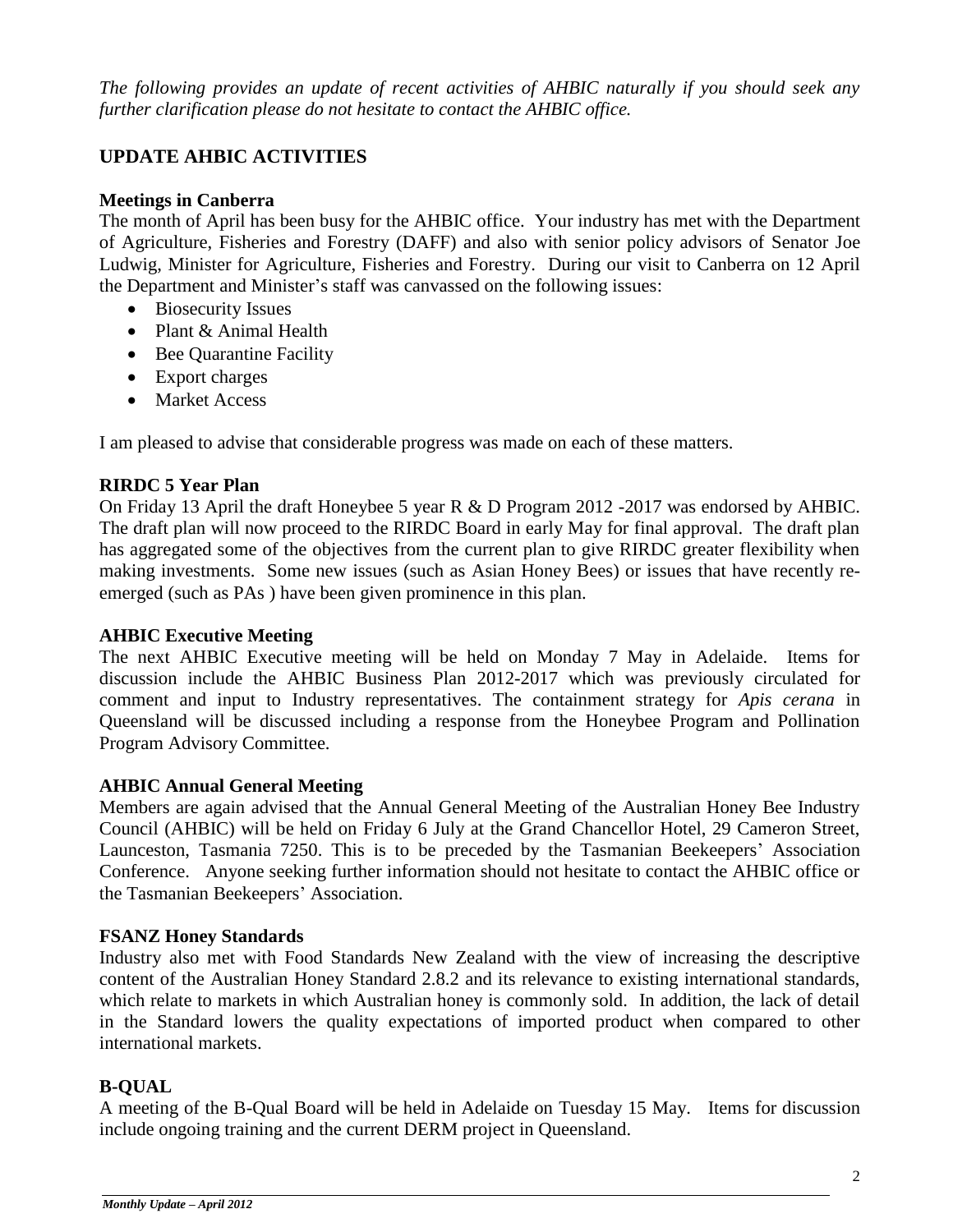#### **NEW PESTICIDES LINKED TO BEE POPULATION COLLAPSE**

#### *Two studies confirm dangers of 'nerve agents' used on one-third of all British cropland*

Worldwide declines in bee colonies, threatening much of global agriculture, may be caused by a new generation of nerve-agent pesticides, two new scientific studies strongly suggest. The findings place a massive question mark over the increasingly controversial compounds, now the fastest growing family of insecticides in the world.

#### [Silent menace graphic: The threat to bees](http://www.scribd.com/fullscreen/87258817?access_key=key-1hpcpdt4l2haqq6htjwt)

Bee declines represent a serious threat to agriculture because bees are the pollinators of a large percentage of crops. Both honey bees and wild bumble bees are seriously harmed by exposure to neonicotinoid insecticides, even by tiny doses not sufficient to kill them outright, the studies by British and French scientists report today.

The British study, carried out by scientists from the University of Stirling, concludes that "there is an urgent need to develop alternatives to the widespread use of neonicotinoid pesticides on flowering crops wherever possible".

About 30 per cent of British cropland – 3.14 million acres – was being treated with the chemicals in 2010, while in the US the figures for neonicotinoid use are enormous: in 2010, 88 million acres of maize, 77 million acres of soy and 53 million acres of wheat were treated with them. The compounds, which attack insects' central nervous systems, have been increasingly implicated in the widespread decline of honey bees and wild bees over the past decade, which have culminated in the mysterious colony collapse disorder in the US – a phenomenon in which the whole population of a beehive suddenly vanishes.

The value of bees' pollination services has been estimated at £200m per year just in Britain. The global annual value of pollination has been estimated at £128bn annually.

Many beekeepers have become convinced that the new pesticides are behind the declines, and in France, Italy and other countries they have been banned. But in Britain and the US their use continues.

Last year *The Independent* revealed that the American government's own chief bee researcher, Dr Jeffrey Pettis of the US Department of Agriculture, had conducted a study showing that bees exposed to microscopic doses of neonicotinoids were much more vulnerable to disease – but his study had not been published nearly two years after it was completed. Dr Pettis's findings were eventually published two months ago and were described by The Economist as "a plausible hypothesis for the cause of colony collapse disorder".

The findings of the two new studies, published simultaneously in the journal Science, are explosive.

The British study, led by Stirling's Professor David Goulson, showed that growth of colonies of the common buff-tailed bumble bee, Bombus terrestris, slowed after the insects were exposed to "fieldrealistic levels" of imidacloprid, a common neonicotinoid insecticide. The production of queens, essential for colonies to continue, declined by a massive 85 per cent in comparison with unexposed colonies used as controls.

"Given the scale of use of neonicotinoids, we suggest that they may be having a considerable negative impact on wild bumble bee populations across the developed world," the Stirling team says.

The French study, led by Mikaël Henry from France's National Institute for Agronomic Research in Avignon, looked at honey bees exposed to another neonicotinoid product, thiamethoxam.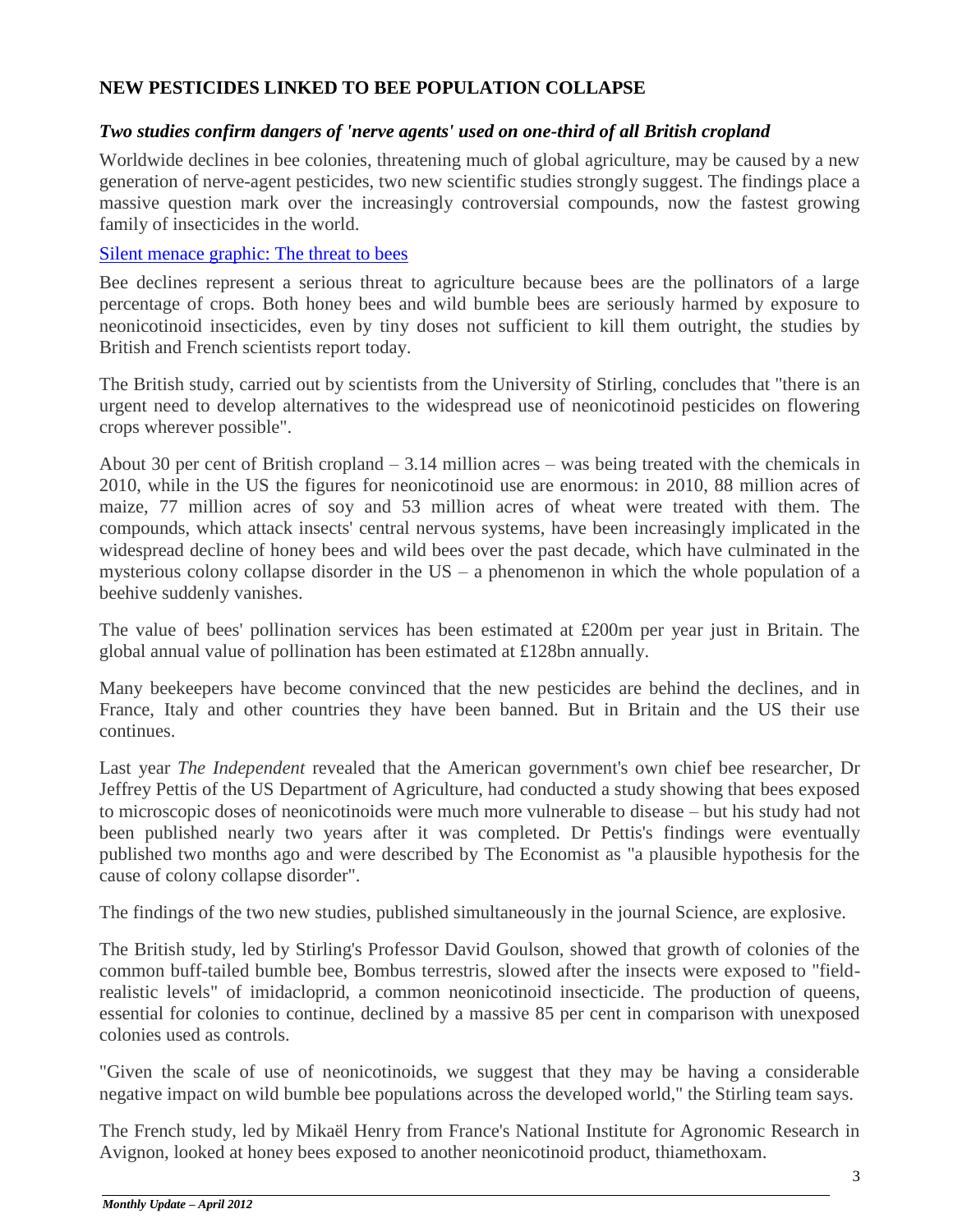The study found that even though the dose was sub-lethal, the exposure seriously affected the bees' homing abilities to the extent that they proved to be two to three times more likely to die while away from their nests than untreated bees. "Non-lethal exposure... causes high mortality due to homing failure, at levels that could put a colony at risk of collapse," the researchers say.

"These new studies put beyond all reasonable doubt the capacity for neonicotinoids to cause environmental destruction," said Matt Shardlow, director of Buglife, the invertebrate conservation trust. "Our Government must take the precautionary step of banning their use." The Government has twice been formally asked to suspend neonicotinoids; on both occasions the requests were ignored.

The problem posed by neonicotinoids is that they are "systemic" pesticides, which means that they do not just sit on the surface of the plant, but are taken up into every part of it, including the pollen and the nectar; and so even if bees are not the target species, they ingest the chemicals through the pollen and nectar when they are foraging.

#### **Force of nature: The life of bees**

Bumble bees are distinctive for their large, furry appearance. They are hugely important as natural crop pollinators. The queen is the only individual that can survive the winter, hibernating underground and emerging in spring to build a nest.

She lays eggs which hatch as worker bees. The workers fly from flower to flower gathering nectar and spreading pollen as they go. Bumble bees pollinate a great variety of plants – both wild and agricultural.

Honey bees have a different life cycle, with all the bees surviving the winter inside the hive. Honey bees are much better than bumble bees at producing honey, made from the nectar and sweet deposits of trees and plants brought back to the hive. It is these bees that are bred by beekeepers all over the world.

Both honey bee and bumble bee populations have dramatically declined in recent decades. In Britain, bumble bees have been vanishing since the 1950s. A UN report last year said that a phenomenon known as Colony Collapse Disorder that had seen the number of honey bee colonies in Europe and the USA plummet since the 1960s, had become a global problem, with beekeepers in Japan and Egypt all reporting losses of their colonies.

## **MYRTLE RUST IS HERE TO STAY – SO BE PREPARED**



Rust diseases are quite common in Australian agriculture, with the grains industry being constantly on alert for the seasonal disease risks and trying to stay one step ahead by planting the latest resistant varieties. But one recent exotic rust disease is causing concern in industries that have not previously had to worry about them.

Myrtle rust was first detected in Australia in April 2010 on a property growing Australian native plants for the cut flower industry on the central coast of New South Wales.

Later in 2010, despite efforts to suppress the disease, Myrtle rust was found in several nature reserves and some state forests in the Central Coast of NSW and subsequently in Queensland.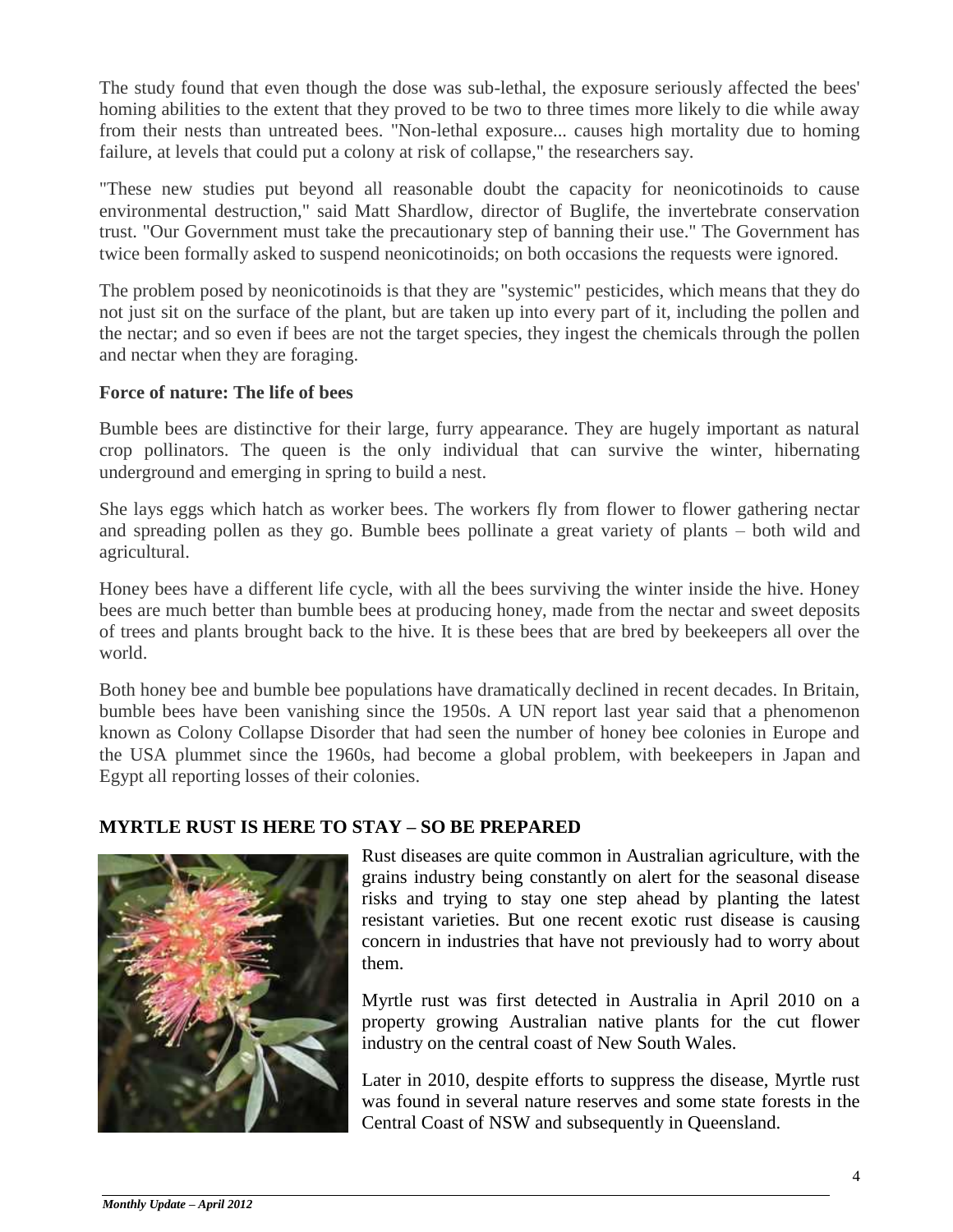Myrtle rust has now spread along the east coast of Australia, from coastal areas of Queensland and NSW to Victoria. Although technically it is no longer considered an exotic pest, any new outbreaks of Myrtle rust should be reported as part of the ongoing monitoring process.

Mr Rod Turner, General Manager of Programs at Plant Health Australia, said: "The last two years have seen high rainfall in summer months allowing the rust to spread at a rapid rate."

The Myrtaceae family of plants that are affected by Myrtle rust includes many Australian native species, such as tea trees, bottle brushes, hakeas and eucalypts.

Mr Turner said: "It's not known yet exactly how many species are susceptible to Myrtle rust, but the Myrtaceae family includes a wide variety of plants commonly grown for the cut flower industry, in nurseries, home gardens, urban landscaping and native forests."

Species of Myrtaceae are found in all parts of Australia, so the potential impacts are quite large, particularly in native forests where control measures are extremely limited.

"Rust spores can be easily spread on contaminated clothing, infected plant material, equipment and hand tools, by insects, and by wind" said Mr Turner.

Myrtle rust typically attacks young plants and new growth on established plants, as well as fruits and sepals on some species. Leaves may become buckled or twisted as a result of infection. On turpentine and callistemon, rust lesions are purple in colour, with masses of bright yellow or orange-yellow spores.

Tea trees grown in Australia for essential oils are now at risk of infection from this disease. Tea tree growers are finding that sound farm biosecurity practices can help to minimise the impact of the disease and limit its spread within their property and local region.

In time, growers will be able to select less susceptible plants, but until then they are encouraged to phase out susceptible and very susceptible varieties because of the risks to the whole industry. But if these cultivars are grown, then Mr Turner advises that a management plan, ready in advance, is prepared in case of a Myrtle rust outbreak.

"Having a plan for when a pest is detected on your property is one of the best defences against pests and diseases becoming established" said Mr Turner.

"Your individual management plan must take into account your property's level of risk, including summer and seasonal rainfall, location and variety selection" he said.

A range of tactics has been used to manage the Myrtle rust outbreaks in commercial operations in Australia, including the use of fungicides and other disease management measures.

Here are six simple, routine practices you can do to reduce the threat of new pests entering and establishing on your property. Each practice should be embedded in everyday management practices.

#### **1. Be aware of biosecurity threats**

Make sure you and your workers are familiar with the most important pest threats. Conduct a biosecurity induction session to explain required hygiene practices for people, equipment and vehicles on your property.

#### **2. Use only clean, pest-free and preferably certified, production inputs**

Ensure pests and other contaminants do not enter your property with production inputs, such as growing media, fertiliser and propagation material. Purchase these only from reputable suppliers, preferably with industry accreditation or certification. Keep records of all inputs.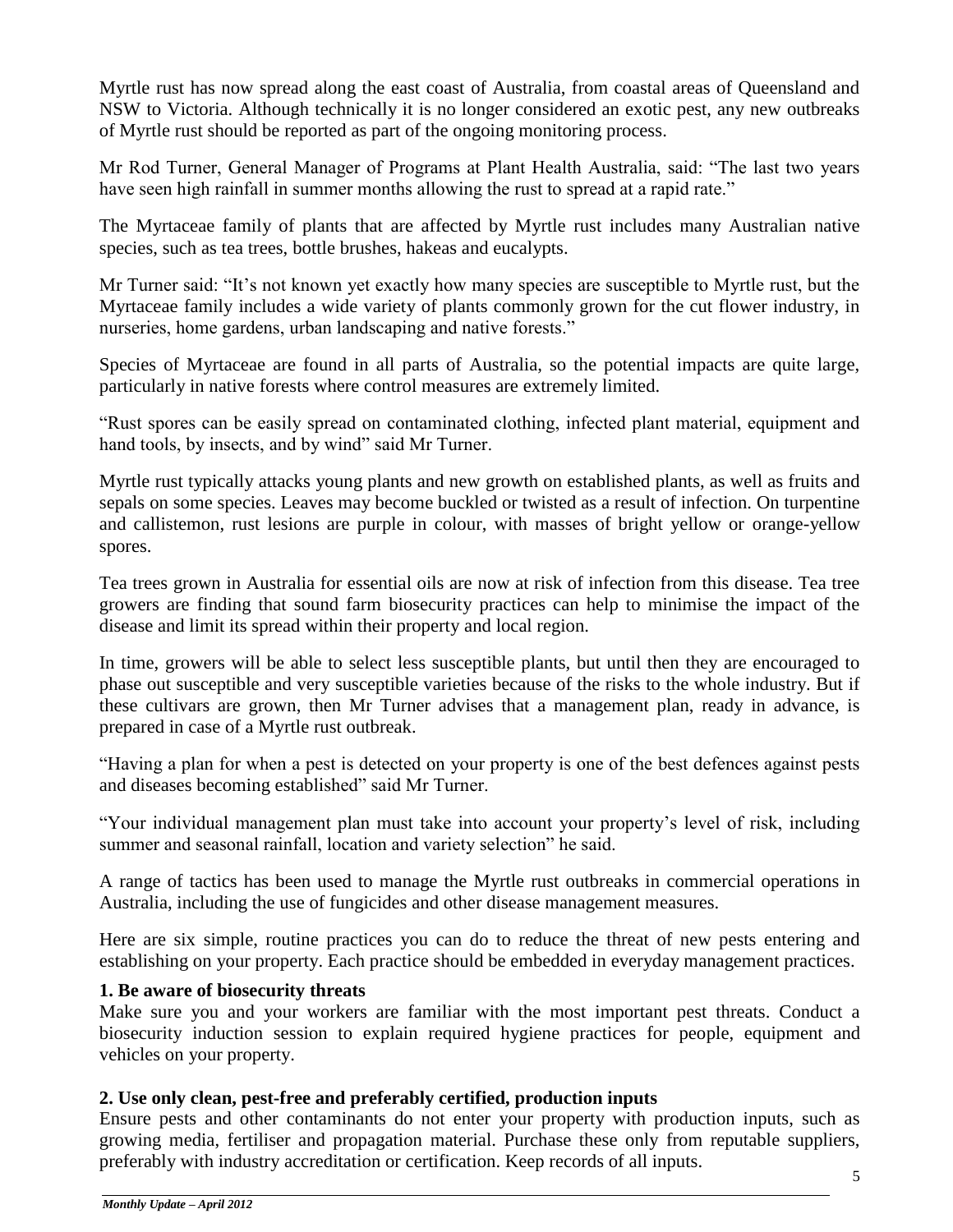#### **3. Keep it clean**

Practicing good sanitation and hygiene will help prevent the entry and movement of pests onto your property. Workers, visitors, vehicles, raw material and equipment can spread pests, so make sure they are decontaminated, or have come from a clean source, before entering and leaving your property. Have a designated visitor's area and provide vehicle and personnel disinfecting facilities.

#### **4. Check your plants**

Monitor your plants and raw materials frequently. Knowing the usual appearance of the plants in your property will help you recognise new or unusual events and pests. Keep written and photographic records of all unusual observations. Constant vigilance is vital for early detection of any exotic plant pest threat.

#### **5. Abide by the law**

Respect and be aware of laws and regulations established to protect your industry, Australian agriculture and your region.

#### **6. Report anything unusual**

If you suspect a new pest – report it immediately.

More general biosecurity tips are available from the **Biosecurity Manual for the Nursery and Garden** [Industry,](http://www.phau.com.au/index.cfm?objectid=BC215319-F65C-A86A-6D73F24DF821D484) developed by Plant Health Australia and the Nursery and Garden Industry of Australia.

The Nursery and Garden Industry of Australia has developed the [Australian Nursery Industry Myrtle](http://www.ngia.com.au/Story?Action=View&Story_id=2026)  [Rust Management Plan](http://www.ngia.com.au/Story?Action=View&Story_id=2026) to assist in the management of Myrtle rust on all plants from the Myrtaceae family in nurseries, garden centres, hardware stores and supermarkets.

At present, Myrtle rust is a notifiable disease across Australia. Any detection of the disease should be reported to the relevant state or territory biosecurity agency within 24 to 48 hours or by calling the Exotic Plant Pest Hotline on 1800 084 881. People are asked not to take samples to prevent inadvertently spread the disease. It is better to mark the spot to make it easy to return to later, take a photo and send it to your local Department of Primary Industries.

#### **MARCUS OLDHAM RURAL LEADERSHIP PROGRAM 2012**

The Honeybee R & D Committee has for a number of years funded an Australian beekeeper to attend the Marcus Oldham Rural Leadership Course. The NSW Apiarists' Association also fund a NSW beekeeper to attend the course, and while the R & D Committee normally funds someone from another State, there is no restriction, and the Committee could fund a second NSW Beekeeper.

The next leadership course is scheduled from 24-29 June 2012 on campus in Geelong, Victoria.

Further background information on the course program and a nomination form can be found on the college website: [www.marcusoldham.vic.edu.au](http://www.marcusoldham.vic.edu.au/) – What's New and click on Rural Leadership Program then click Course Details and then click Participant Selection and you will find the Nomination Form.

If you would like further information, please contact Jennifer Jones on 03 5247 2901 or email: [jones@marcusoldham.vicedu.au](mailto:jones@marcusoldham.vicedu.au)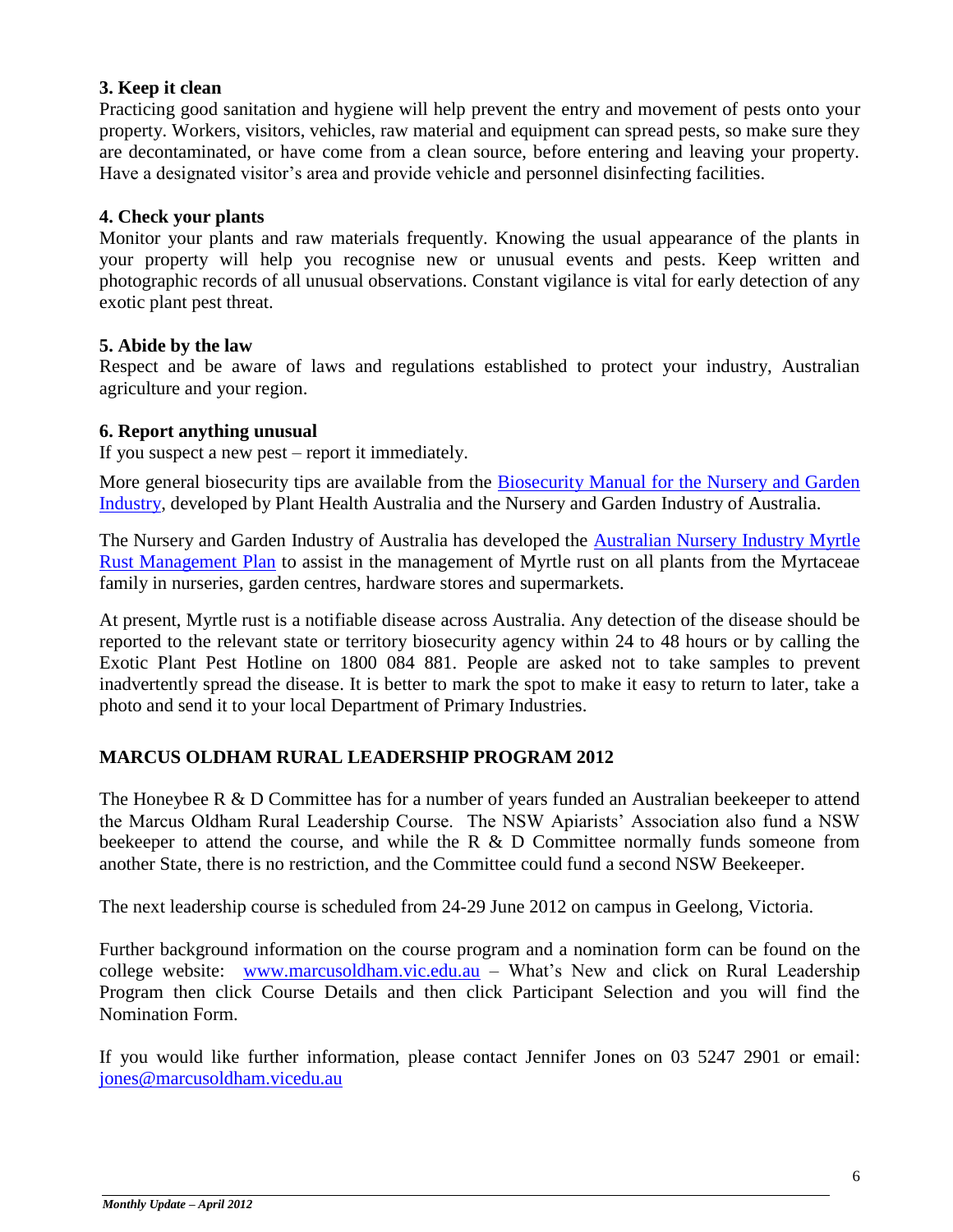#### **REMOTE SENSING CATCHES BEES IN THE ACT**

Surveillance cameras are a common form of security. However, their latest target is bees trying to sneak into the country through sea ports, potentially carrying with them pests and disease that could devastate the honeybee industry and food production.

The aim is to pick up almost immediately any foreign bees that enter so-called 'decoy hives' which are set up around ports and coastlines, and to reduce the cost and time involved for inspectors to regularly travel to the sites to see if there has been an incursion.



*Equipment for remote surveillance of bee hives*

Experience overseas shows early detection is vital to dealing with foreign bee pests and diseases, as once they get established they are almost impossible to eradicate.

The research project is being funded by the Pollination Program and undertaken by the National Centre for Engineering in Agriculture (NCEA) based at the University of Southern Queensland. The Pollination Program is run as a partnership between the Rural Industries Research and Development Corporation (RIRDC) and Horticulture Australia Limited (HAL).



## *Dr Cheryl McCarthy*

NCEA Team leader, Dr Cheryl McCarthy, says field trials are now underway with a beekeeper near Toowoomba. "We started by reviewing existing technology including off the shelf sensors for weight, temperature and humidity as well as the motion detection cameras," Dr McCarthy said.

"We're now working with the beekeeper to entice groups of bees into an empty hive set up with the equipment to see how sensitive it is. So far it's working well with around a thousand bees, and we're testing whether it can detect a hundred."

The hive itself is on scales and there's a bar inside it with weight sensors too. The temperature will change once bees move in, settling at 34 degrees Celsius inside the hive regardless of whether it's mid-summer heat or freezing outside, so that's also being monitored.

"Within the next couple of months we aim to have a site set up at the Port of Brisbane, which will help us to test the remote monitoring and allow inspectors to become familiar with the technology," Dr McCarthy said.

"Eventually, we'd hope to have data from the decoy hives all over the country beamed back to a central location with inspectors monitoring for alarms from the office and only going out for a firsthand look if there's suspicious activity. "Even just seeing remote images of the hives will be an enormous boost to current efforts, providing a more effective early warning system."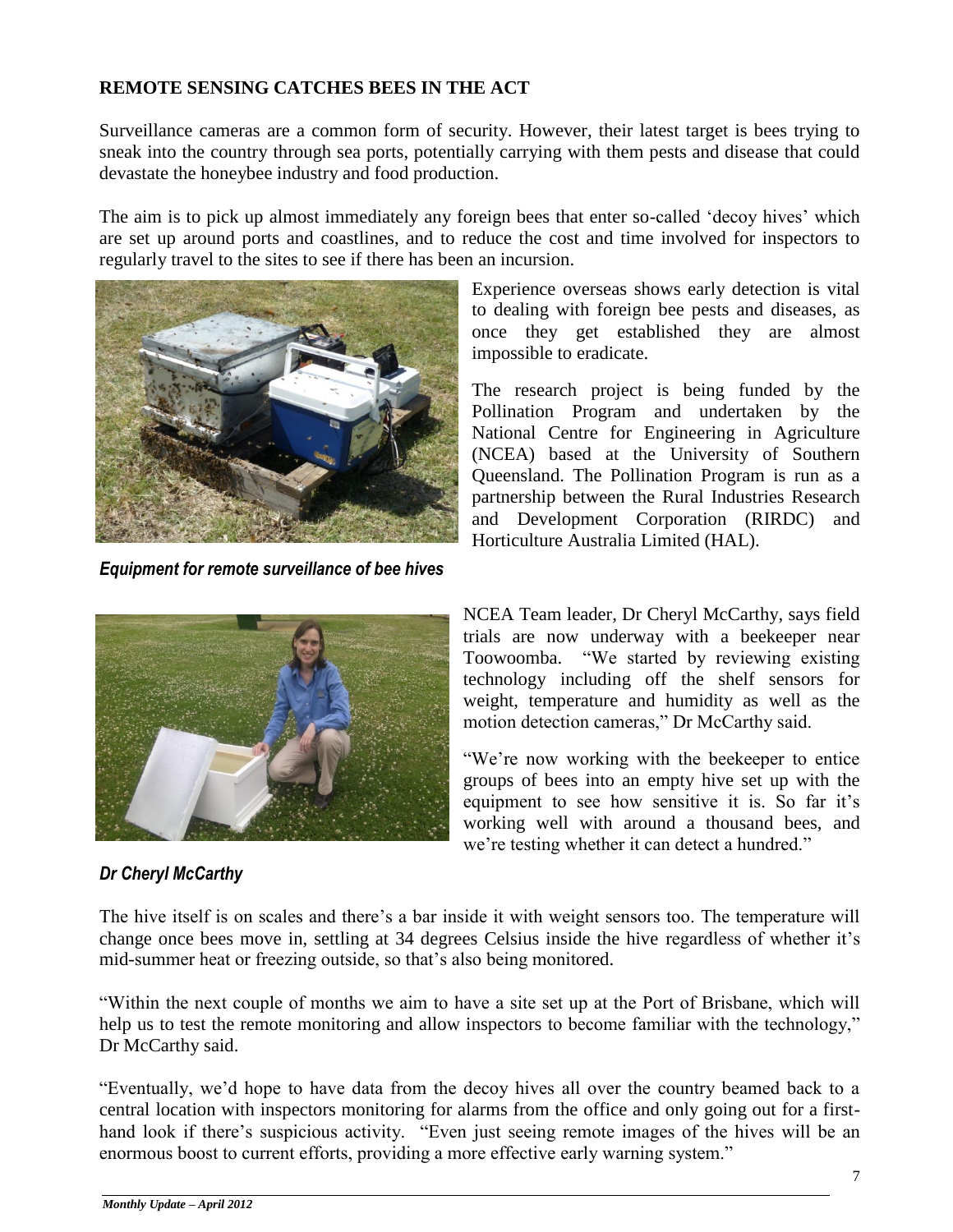#### **JOINT AHA - PHA MEMORANDUM OF UNDERSTANDING LETTER TO MEMBERS**

We are pleased to inform you that the Chairs of Animal Health Australia (AHA) and Plant Health Australia (PHA) have recently signed a formal Memorandum of Understanding (MoU) on behalf of the two companies.

PHA and AHA have a strong collaborative history, particularly in our work on biosecurity and emergency response preparedness. The MoU formalises and strengthens existing partnership work between our two companies.

Through the MoU the companies have established a mechanism for consultation, management and implementation of joint projects and services to members. This supports and further strengthens the mechanisms established for the joint management of the *Farm Biosecurity* program. It also supports ongoing work to streamline our two emergency response Deeds and collaborate on additional biosecurity initiatives, including the newly created Biosecurity Planning Reference Group, comprising government, plant and livestock industry member representatives.

A proposal for co-location of the two companies and sharing of administrative and program support services is a key feature of this MoU, with both companies supporting the pursuit of office colocation in the near future.

In consultation with members, the two companies will also consider arrangements for the future resourcing and management of national biosecurity activities, including opportunities for AHA and PHA to support the biosecurity continuum through our own cooperation.

Several joint projects have been outlined in the MoU and are the cornerstone of these collaborative arrangements. A Program Management Committee is overseeing the management and implementation of MoU activities and will report progress to members. There is a strong commitment to the continued pursuit of opportunities to collaborate for the benefit of our members and the national biosecurity system.

| New South Wales Apiarists' Association                | 24/25 May 2012  |
|-------------------------------------------------------|-----------------|
| Tasmanian Beekeepers' Association                     | 5/6 July 2012   |
| Victorian Apiarists' Association                      | 20/21 June 2012 |
| WA Farmers Federation - Beekeeping Section            | 8 June 2012     |
| Queensland Beekeepers' Association                    | 14/15 June 2012 |
| South Australian Apiarists' Association               | 28/29 June 2012 |
| Honey Packers' and Marketers' Association             | June 2012       |
| National Council of Crop Pollination Associations     | 17 July 2012    |
| Australian Queen Bee Breeders' Association            | <b>TBA</b>      |
| Australian Honey Bee Industry Council                 | 6 July 2012     |
| Federal Council of Australian Apiarists' Associations | 6 July 2012     |

#### **2012 ANNUAL GENERAL MEETING AND SECTOR CONFERENCES**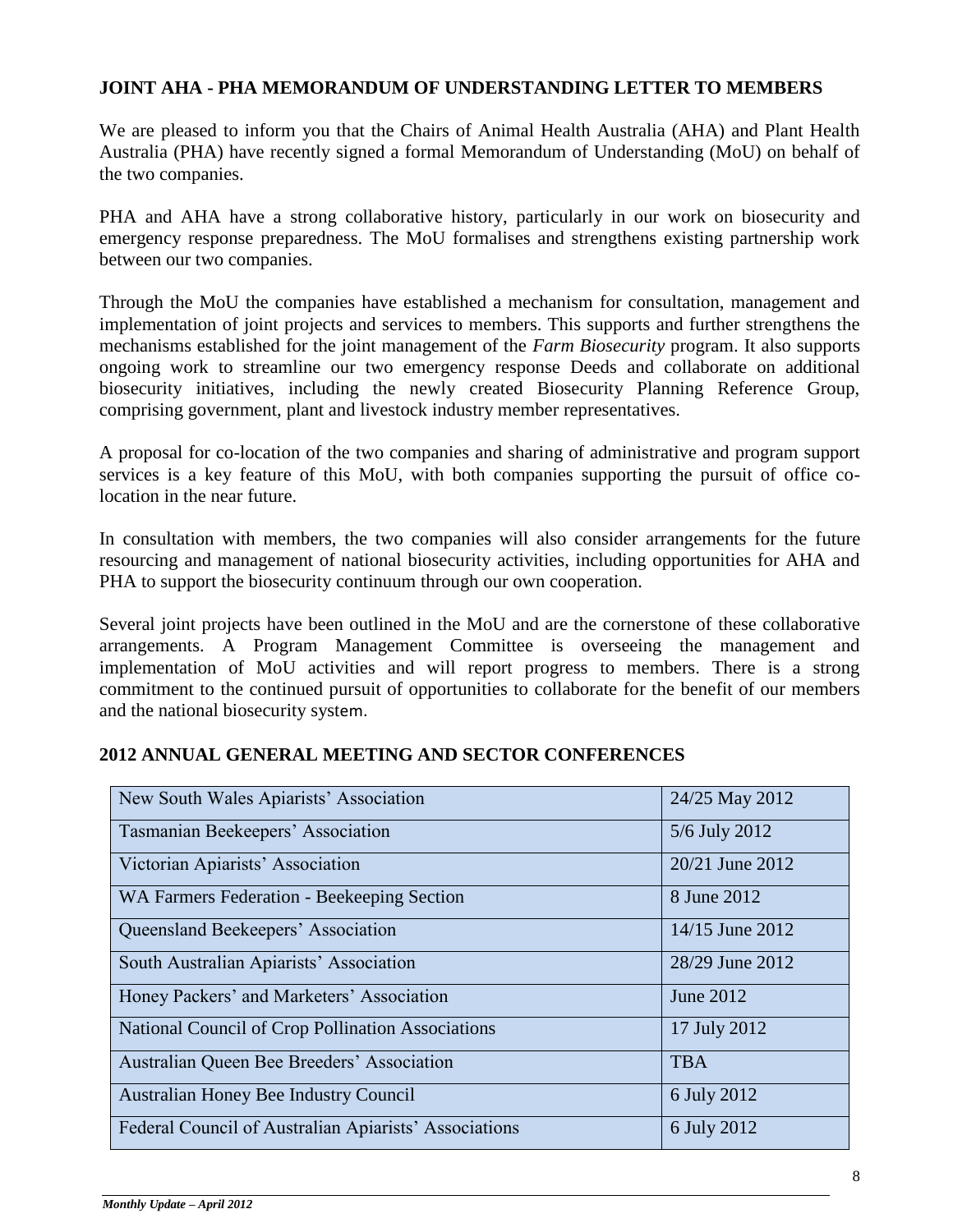#### **CITY ROOFTOPS WILL SOON BE ABUZZ WITH BEES**

A local beekeeping company has been given a \$28,000 City of Melbourne grant to double the number of beehives on city rooftops. Melbourne City Rooftop has a waiting list of 270 residents and businesses who want bees on their roofs, including Federation Square, restaurants and galleries.

There are already 30 sites with 42 hives in Melbourne and up to 20 new sites are planned for the city centre in the next year. Owners Vanessa Kwiatkowski and Mat Lumalasi want to create a different batch of honey for each suburb in Melbourne. Each batch will have a unique flavour because the bees will gather nectar from plants and trees dominant in a given area.

"Initially, we were doing it as a hobby and just did it for free," Ms Kwiatkowski said. "But after a while we started to build it into a social enterprise. We collect swarms and re-home them from things like compost boxes or possum boxes."

Mr Lumalasi said restaurateurs were the people most likely to "take the time to get involved and embrace it". Part of their council proposal included buying a scooter to travel between hives. *Reported courtesy of AAP.*

#### **FARMERS' YEAR MORE THAN A CELEBRATION**

The Australian Year of the Farmer in 2012 should not only be about recognising Australian farmers for the work they do, but should also be focused on addressing a number of issues impacting on the agricultural sector, the Member for O'Connor (WA) Tony Crook has told federal parliament.

Mr Crook highlighted the importance of the agricultural sector to the Australian economy, noting that it generates \$41.8 billion each year, with \$31.2 billion of this in the export market.

"Agriculture supports 1.6 million jobs in Australia in farming and related industries accounting for 17.2%t of the national workforce," he said. Australian farmers produce almost 93% of Australia's daily domestic food supply, while exporting 60 per cent of our total agricultural production.

Mr Crook said live exports reforms, ongoing drought, biosecurity risks, skills shortages and supermarket pricing are the significant issues many Australian farmers face day in and day out.

"We must help our farmers so they can continue to remain on the land, driving our economy, protecting our food security and sustaining our regional communities," he said.

## CROP POLLINATION AGM & CONFERENCE

**When:** Tuesday 17 July 2012 **Where:** Shepparton RSL 88 Wyndham Street Shepparton Victoria **Time:** 8.30am Registration **Cost:** \$60.00 if you pre-register *(Form will be sent to CPA Members early May)* \$70.00 on the day for non-members

#### **For more information contact:** CPA Secretary: Stephen Targett on 0428 649 321

٦q